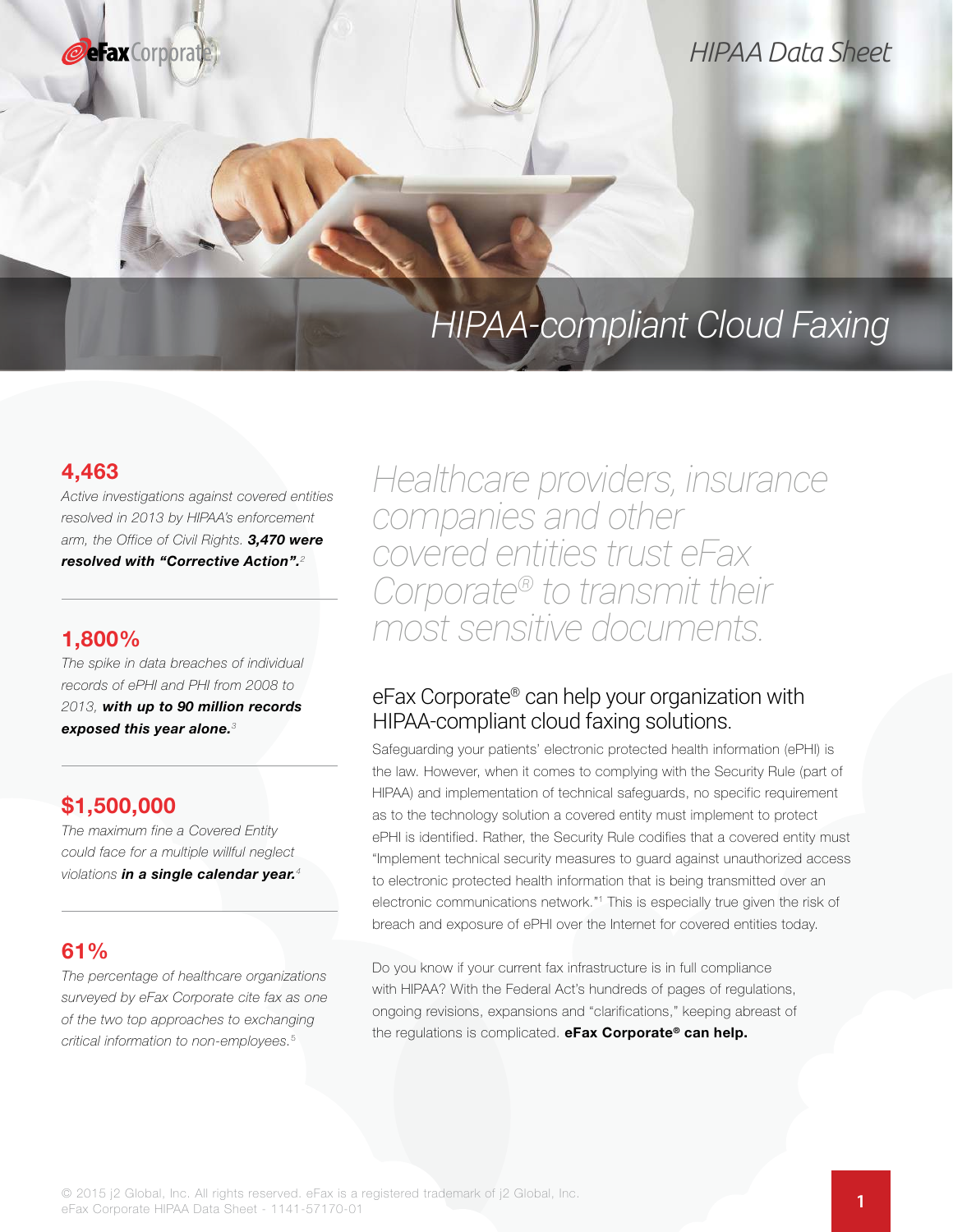# *Increased HIPAA Enforcement Demands a Focus on Compliance.*

As the regulations have solidified and experience has been gained, the Office of Civil Rights (OCR) and Centers for Medicare and Medicaid Services (CMS) have increased their enforcement, investigating more covered entities each year — and in many cases have enforced fines for breach violations.

In a 2012 report by Gartner Group — "As HIPAA Regulations Get Teeth, Healthcare Firms Feel the Bite" — analysts recommend covered entities "adjust security budgets and accommodate HIPAA regulatory compliance as part of normal and customary risk management," due largely to "a significant increase in HIPAA enforcement."



# *eFax Corporate®, complemented by eFax Secure™, delivers a fully HIPAA-compliant cloud fax solution.*

Number of Cases

**Jumber of Cases** 



### Highly Secure Data Centers

Our Tier III and Tier IV colocations maintain current SSAE16 or SOC2 Certifications to help keep your faxes protected - and compliant - 24/7.



Flexible Integration Options Includes XML APIs, SAP, and Salesforce integrations with optional TLS.



Document Management Document control and online fax archiving meets HIPAA's auditability demands.



### Transmission Tracking

Tracking faxes with unique patient identifiers helps meet HIPAA requirements.

TLS Encryption in transit TLS Encryption of data in transit with AES 256-bit Encryption of data at rest.<sup>7</sup>



Business Associate Agreement Business Associate Agreements available as required by HIPAA.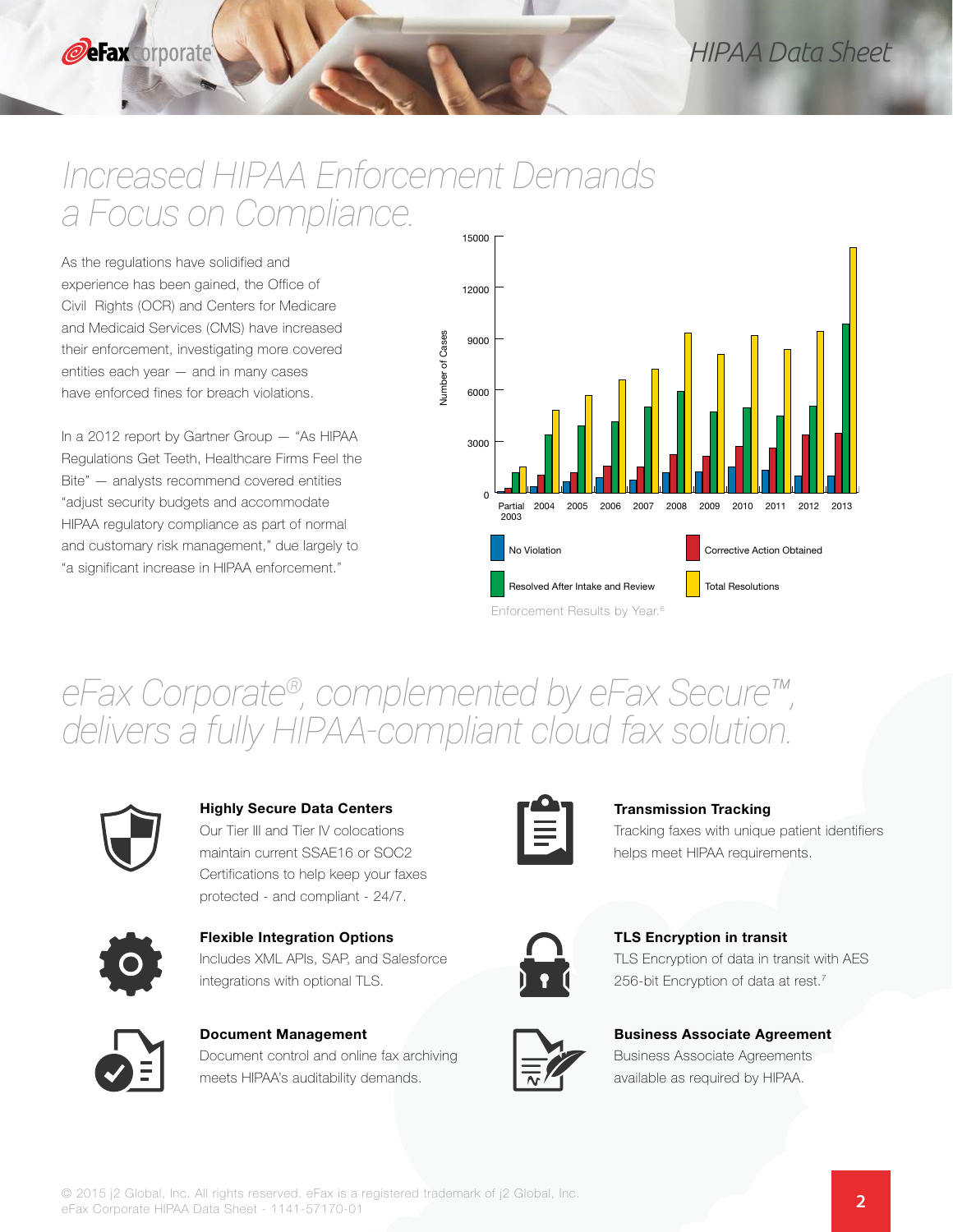

**eFax** orporate

### HIPAA Requires eFax Corporate Delivers

| Access Control: Requires covered entities to "Implement<br>technical policies and procedures for electronic information<br>systems that maintain electronic protected health information<br>to allow access only to those persons or software programs<br>that have been granted access rights as specified in<br>§ 164.308(a)(4)[Information Access Management]." | The eFax Corporate online fax solution includes unique user<br>identification, administrator privileges to grant and remove<br>access, next generation (256-bit AES) encryption and other<br>protocols to limit access to your organization's authorized<br>personnel only. Inbound documents may be sent to only the<br>intended recipient's email, limiting exposure and disclosure<br>risks associated with faxing to a physical fax machine. |
|--------------------------------------------------------------------------------------------------------------------------------------------------------------------------------------------------------------------------------------------------------------------------------------------------------------------------------------------------------------------|--------------------------------------------------------------------------------------------------------------------------------------------------------------------------------------------------------------------------------------------------------------------------------------------------------------------------------------------------------------------------------------------------------------------------------------------------|
| Transmission Security: The Transmission Security<br>Standard, 45 CFR § 164.312(e)(2)(i) requires that a covered<br>entity must "Implement technical security measures<br>to guard against unauthorized access to electronic<br>protected health information that is being transmitted<br>over an electronic communications network."                               | eFax Corporate®, combined with the highly-secure<br>Transport Security Layer (TLS) protocol, creates a<br>Virtual Private Network for your document transmissions<br>to ensure your ePHI (and other business faxes) are<br>never vulnerable at any point in transmission.                                                                                                                                                                        |
| Data Encryption: Where implementation is a<br>reasonable and appropriate safeguard for the<br>covered entity, the covered entity must: "Implement a<br>mechanism to encrypt and decrypt electronic protected<br>health information." 45 CFR § 164.312(a)(2)(iv).                                                                                                   | Adding the optional eFax Secure™ feature keeps<br>your faxes encrypted at all times - both in transit<br>and at rest. Storage of documents uses AES 256-bit<br>encryption and robust in-transit TLS encryption. All data<br>is secured and stored at our geographically redundant,<br>Tier III and Tier IV colocations, which themselves are<br>protected by multiple security layers 24/7/365.                                                  |
| Audit Control: "Implement hardware, software, and/or<br>procedural mechanisms that record and examine activity<br>in information systems that contain or use electronic<br>protected health information." 45 CFR § 164.312(b).                                                                                                                                     | eFax Corporate® employs multiple levels of audit<br>control - from secure and automatic archiving of all<br>faxes sent or received through eFax Corporate® for<br>the life of your organization's account, to transmission<br>tracking with unique patient identifiers.                                                                                                                                                                          |

Department of Health and Human Services. HIPAA Security Series Papers.8

### Helpful Resources:

HIPAA: http://www.hhs.gov/ocr/privacy/index.html

HHS HIPAA Enforcement Highlights: http://www.hhs.gov/ocr/privacy/hipaa/enforcement/highlights/indexnumbers.html

Gartner Group Report: https://www.gartner.com/doc/2193917/hipaa-regulations-teeth-healthcare-firms

eFax® Corp Compliance: http://enterprise.efax.com/online-fax-services/regulatory-compliance

eFax® Secure: http://enterprise.efax.com/online-fax-services/secure-fax